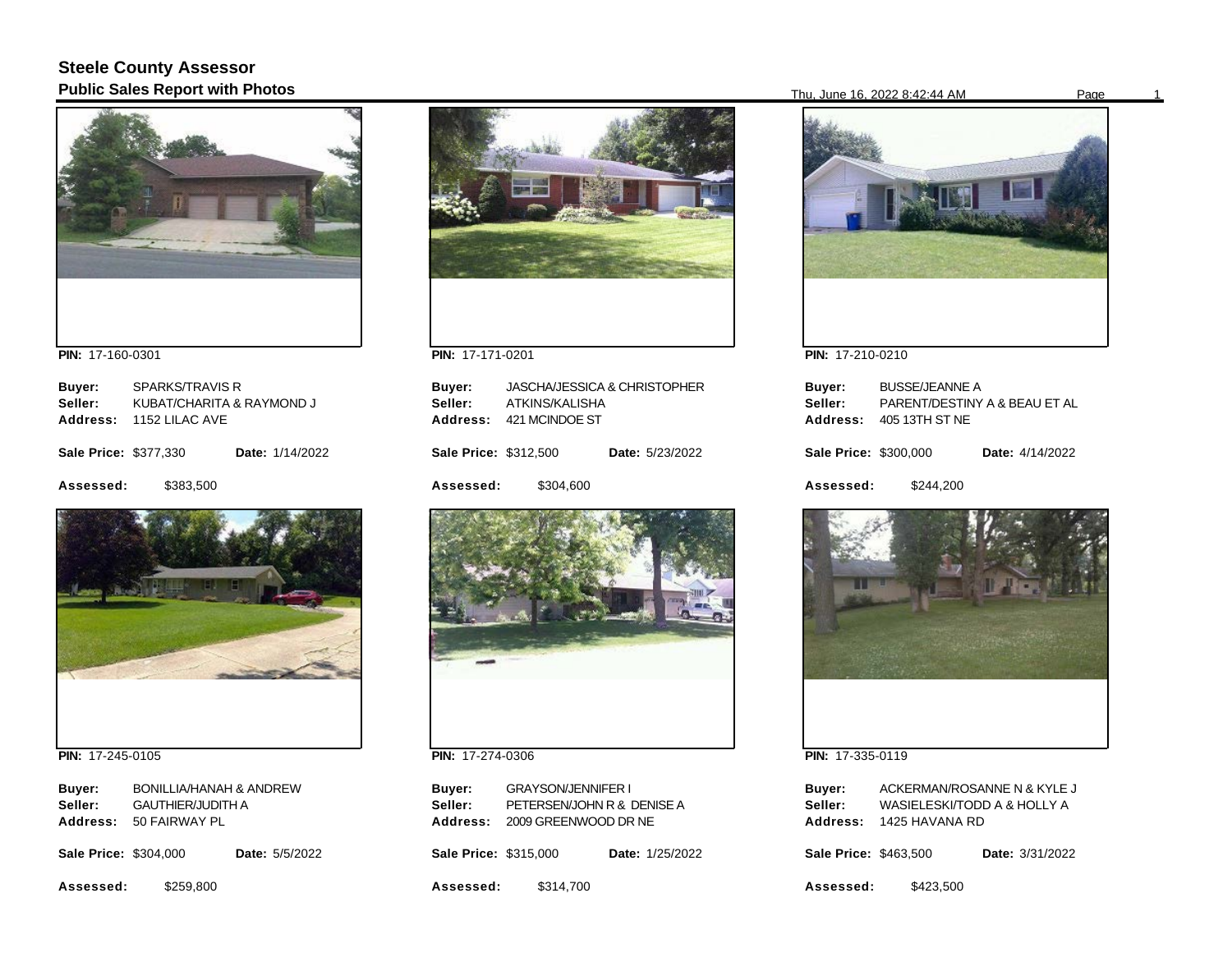## **Steele County Assessor Public Sales Report with Photos** Page 2022 8:42:44 AM Page 2022 8:42:44 AM Page 2022 8:42:44 AM Page



**PIN:**  17-339-0204

| Buyer:                       | ROMERO/JOSE                |                        |
|------------------------------|----------------------------|------------------------|
| Seller:                      | STEVENS/MARK D & REBECCA J |                        |
| Address:                     | 125 19TH ST NF             |                        |
| <b>Sale Price: \$329,600</b> |                            | <b>Date: 1/31/2022</b> |
| Assessed:                    | \$333,500                  |                        |



**PIN:**  17-375-0212

| Buyer:  | <b>GEFRE/JOSHUA &amp; BURGMAIER/NICOLE</b> |
|---------|--------------------------------------------|
| Seller: | STORM/JOSH & MAEGEN                        |
|         | Address: 505 HAZELTINE PL NE               |
|         |                                            |

| <b>Sale Price: \$395,000</b> |  | Date: 3/31/2022 |
|------------------------------|--|-----------------|
|                              |  |                 |

**Assessed:**  \$407,900



**PIN:**  17-363-0103

**PIN:**  17-422-0201

**Sale Price: \$303,000** 

**Address:**  1490 GREENLEAF RD SE

**Seller:** SAVOR/COLTIN & ELISE

\$269,000

FIERST/CYNTHIA & CHARLES

Date: 4/4/2022

**Assessed:** 

**Buyer:** 

| Buyer:<br>Seller:<br>Address: | 650 18TH ST SE | MORIARITY/DARLENE E & BRIAN K<br>INGVALDSON/PATRICK A & JENNIFER L |
|-------------------------------|----------------|--------------------------------------------------------------------|
| Sale Price: \$320,000         |                | <b>Date: 5/13/2022</b>                                             |
| <b>Assessed:</b>              | \$296,700      |                                                                    |
|                               |                |                                                                    |



**PIN:**  17-368-0119

| Buyer:<br>Seller:<br>Address: | <b>BAHL/SAMUEL J</b><br>750 RIVERWOOD DR SW | RATHAI/JEFFREY M & DAWN M. TRUSTEE |
|-------------------------------|---------------------------------------------|------------------------------------|
| <b>Sale Price: \$315,000</b>  |                                             | <b>Date: 5/13/2022</b>             |
| Assessed:                     | \$286.700                                   |                                    |



**PIN:**  17-426-0208

| Buyer:                       |                    | JACOBSON/MACKENZIE & JOSEPH E |
|------------------------------|--------------------|-------------------------------|
| Seller:                      |                    | WONDRA/DOMINIQUE M & DARLA J  |
| Address:                     | 1280 RIDGE ROAD NE |                               |
| <b>Sale Price: \$449,000</b> |                    | Date: 3/11/2022               |
| Assessed:                    | \$416.500          |                               |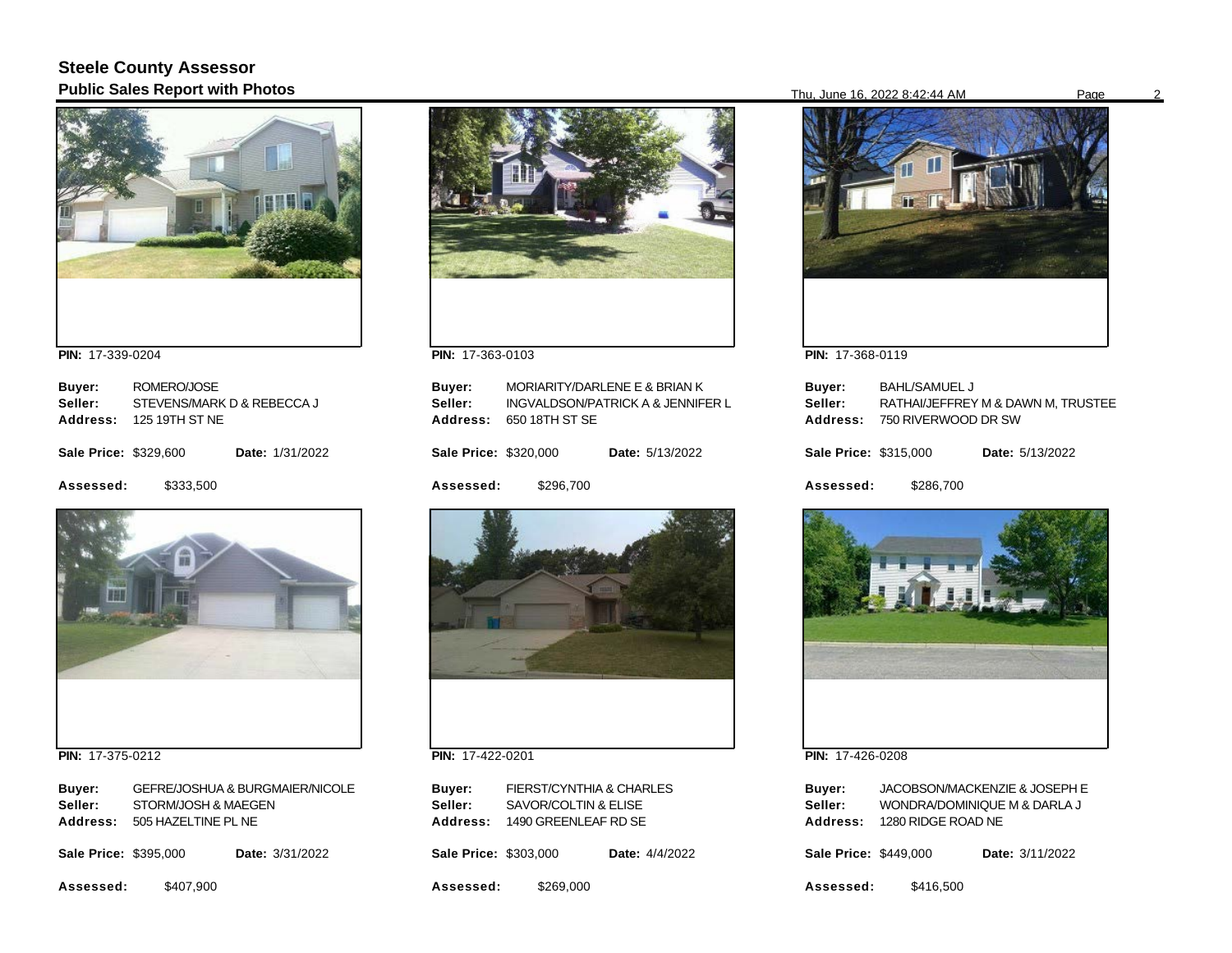# **Steele County Assessor Public Sales Report with Photos** Page 3 Page 3 and 2022 8:42:44 AM Page 3 Page 3 and 2022 8:42:44 AM Page 3 Page 3 Page 3 and 3 and 3 Page 3 and 3 and 3 and 3 and 3 and 3 and 3 and 3 and 3 and 3 and 3 and 3 and 3 and 3 an



**PIN:**  17-437-0108

| Buyer:                       | PRATT/JACOB & NICOLE     |                 |
|------------------------------|--------------------------|-----------------|
| Seller:                      | KENNEDY/JESSE L & ROXY R |                 |
| Address:                     | 1946 PRAIRIE LANE NE     |                 |
| <b>Sale Price: \$318,500</b> |                          | Date: 3/28/2022 |
| Assessed:                    | \$310.500                |                 |



**PIN:**  17-476-0103

| Buyer:          | KNOLL/ERIC J & MAY M       |
|-----------------|----------------------------|
| Seller:         | BLOMQUIST/KARL L & KATHY J |
| <b>Address:</b> | 240 OAKWOOD LANE           |

**Sale Price: \$397,500** Date: 1/6/2022

**Assessed:**  \$392,100



**PIN:**  17-447-0203

| Buyer:<br>Seller:<br>Address: | <b>HOUSE/MICHAEL&amp; TAYLOR</b><br>1417 SMITH AVE SE | RUCKER/CHRISTOPHER & BARAJAS/DIAMOND |
|-------------------------------|-------------------------------------------------------|--------------------------------------|
| <b>Sale Price: \$306,500</b>  |                                                       | <b>Date: 1/5/2022</b>                |
| Assessed:                     | \$330,400                                             |                                      |
|                               |                                                       |                                      |



**PIN:**  17-496-0104

| Buyer:   | SHUMSKI/SHANE & BAMBI       |
|----------|-----------------------------|
| Seller:  | HANSEN/CORTNEY & ROBERT JAY |
| Address: | 1440 SPRINGWOOD PL          |
|          |                             |

**Sale Price: \$372,850** Date: 5/2/2022

**Assessed:**  \$346,700



**PIN:**  17-451-0213

| Buyer:<br>Seller:<br>Address: | WASIELESKI/HOLLY<br>1609 WEDGEWOOD DR NE | SLOWINSKI/SEAN D & JANEL M PITZEN |
|-------------------------------|------------------------------------------|-----------------------------------|
| <b>Sale Price: \$310,000</b>  |                                          | <b>Date:</b> 4/20/2022            |
| Assessed:                     | \$281,800                                |                                   |



**PIN:**  17-498-0310

| Buyer:                |                          | <b>BOS/JORDAN THOMAS &amp; JESSISA DAR</b> |
|-----------------------|--------------------------|--------------------------------------------|
| Seller:               | PETERS/JASON M & JULIE A |                                            |
| <b>Address:</b>       | 1964 WILDFLOWER DR NE    |                                            |
| Sale Price: \$345.000 |                          | <b>Date: 2/25/2022</b>                     |

**Assessed:**  \$307,700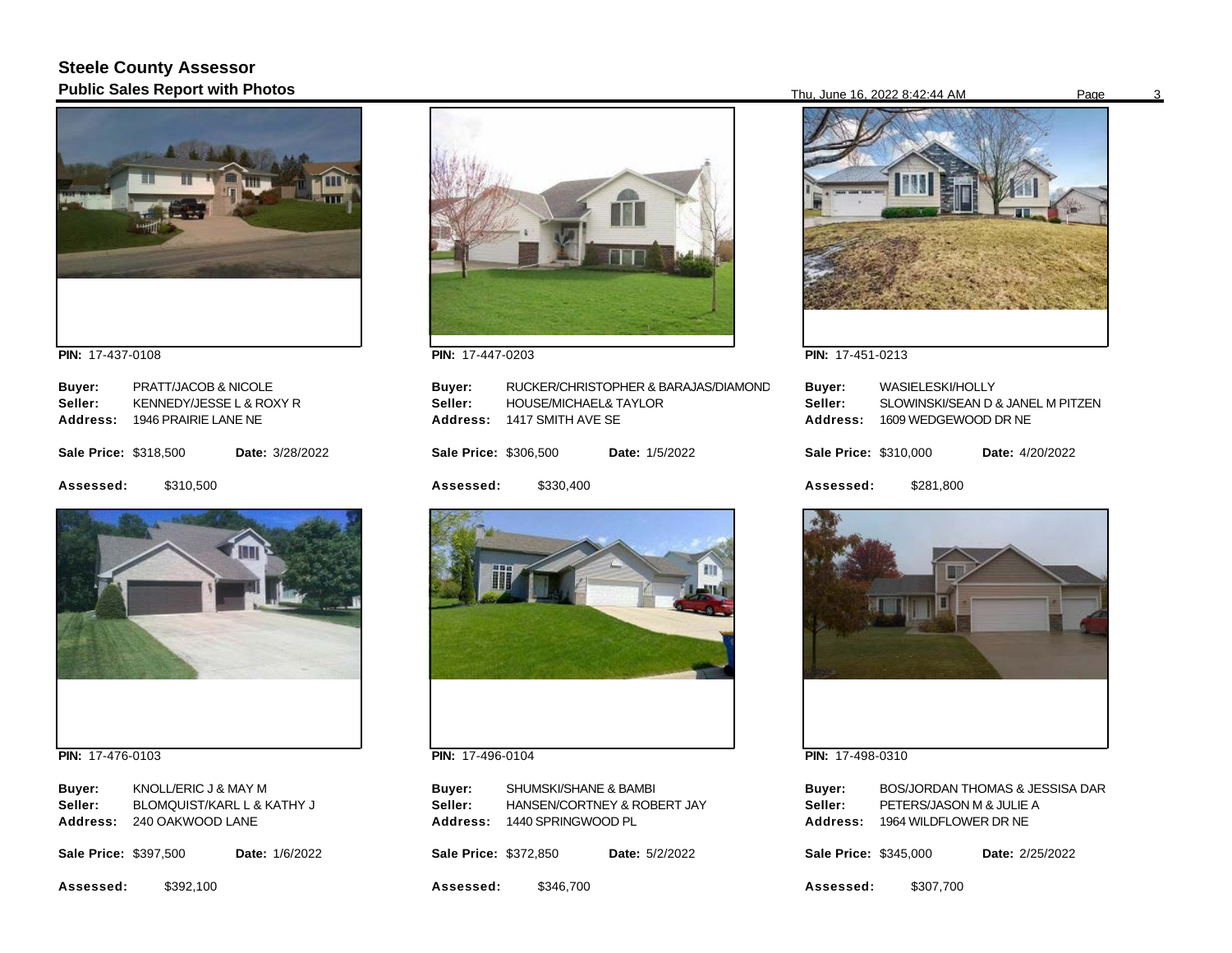# **Steele County Assessor Public Sales Report with Photos** Page 16, 2022 8:42:44 AM Page 16, 2022 8:42:44 AM Page



**PIN:**  17-505-0101

| Buyer:                | KALLHOFF/WADE & EVANS/NICOLE ASHLEY |                        |
|-----------------------|-------------------------------------|------------------------|
| Seller:               | PRICE/BRIAN J & TERESA A            |                        |
| Address:              | 1035 SMITH AVE SE                   |                        |
|                       |                                     |                        |
| Sale Price: \$391,000 |                                     | <b>Date: 5/20/2022</b> |
|                       |                                     |                        |
| Assessed:             | \$338,900                           |                        |
|                       |                                     |                        |



**PIN:**  17-558-0122

| Buyer:<br>Seller:<br>Address: | HANNA/RYAN & KELLIE<br>JOHNSON/BRIDGET C, ESTATE<br>1665 CORNERSTONE LANE SE |                        |
|-------------------------------|------------------------------------------------------------------------------|------------------------|
| Sale Price: \$333,965         |                                                                              | <b>Date: 2/23/2022</b> |
| Assessed:                     | \$294,300                                                                    |                        |



**PIN:**  17-535-0108

| Buyer:<br>Seller:<br>Address: | <b>GLENDE/JOSHUA K &amp; JENNY K</b><br>THISSEN/KAREN JEAN<br>1130 FOXTAIL LANE SE |                       |
|-------------------------------|------------------------------------------------------------------------------------|-----------------------|
| <b>Sale Price: \$329,800</b>  |                                                                                    | <b>Date: 1/6/2022</b> |
| Assessed:                     | \$295.300                                                                          |                       |
|                               |                                                                                    |                       |



**PIN:**  17-572-0206

| Buyer:                | <b>MARKS/BRAD &amp; RITA</b> |                 |
|-----------------------|------------------------------|-----------------|
| Seller:               | CHEEK/CHAD J & CORI          |                 |
| Address:              | 1998 WOODCREST DR NE         |                 |
| Sale Price: \$444,000 |                              | Date: 3/18/2022 |

**Assessed:**  \$421,900





**PIN:**  17-552-0102

| Buyer:                | HARGUTH/ALISON M         |                        |
|-----------------------|--------------------------|------------------------|
| Seller:               | CONNOR/CASEY G & JULIE A |                        |
| Address:              | 1250 SUNNYDALE PL SE     |                        |
| Sale Price: \$320,000 |                          | <b>Date:</b> 4/20/2022 |
| Assessed:             | \$322.700                |                        |



**PIN:**  17-574-0728

| Buyer:                | BENNETT/BRUCE R & RHONDA C |  |                        |
|-----------------------|----------------------------|--|------------------------|
| Seller:               | <b>BOETTGER/NICOLE J</b>   |  |                        |
| Address:              | 2821 MEADOWVIEW LANE NE    |  |                        |
| Sale Price: \$360.000 |                            |  | <b>Date: 3/24/2022</b> |
| Assessed:             | \$326,100                  |  |                        |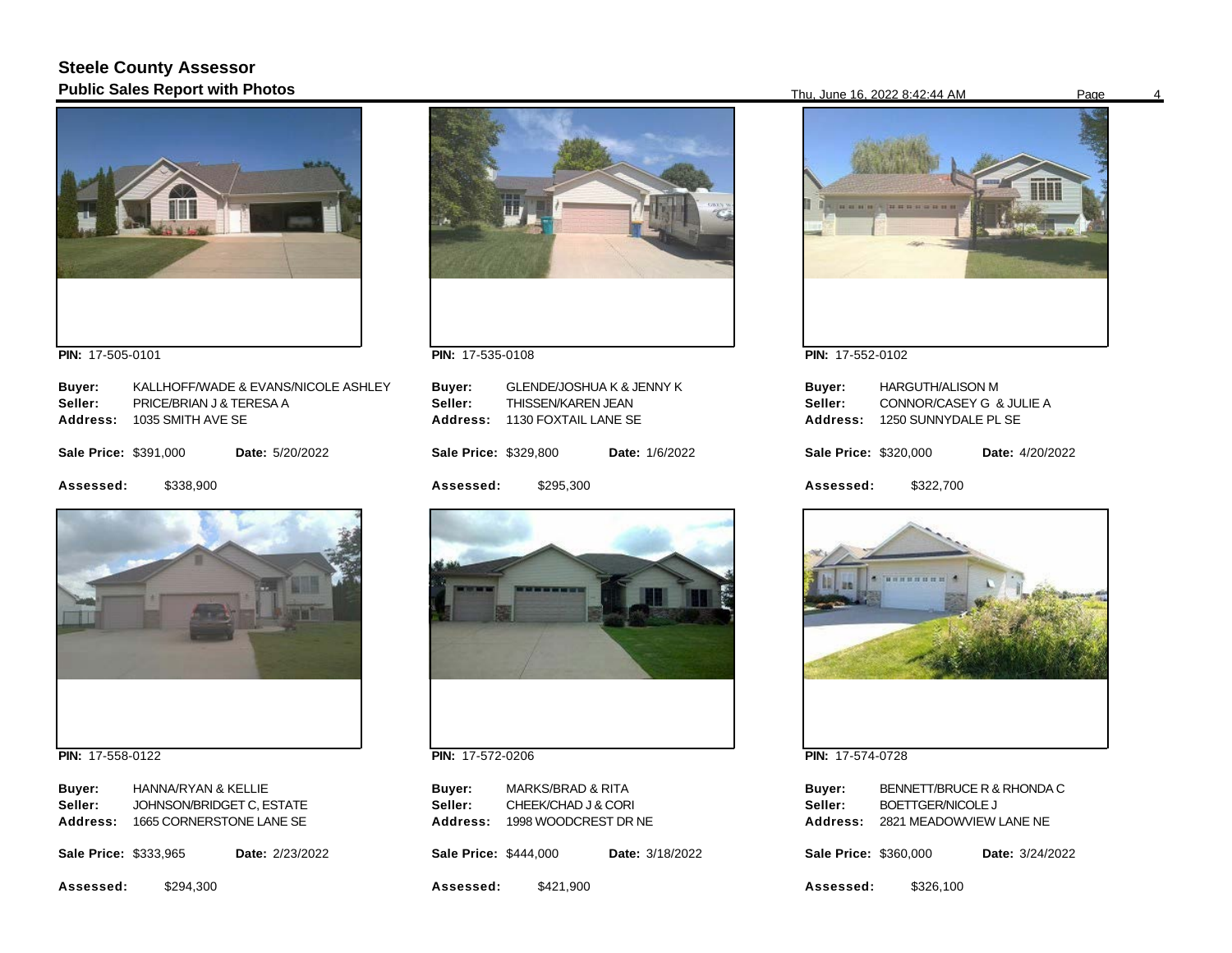# **Steele County Assessor Public Sales Report with Photos** 5



**PIN:**  17-582-0101

| Buyer:                |                          | BROLL/MICHAEL JOHN & REBECCA KAY |  |
|-----------------------|--------------------------|----------------------------------|--|
| Seller:               | CORDELL/BRIAN D & CONNIE |                                  |  |
| Address:              | 660 COUNTRYVIEW AVE NE   |                                  |  |
| Sale Price: \$387,500 |                          | <b>Date:</b> 4/8/2022            |  |
| Assessed:             | \$381.500                |                                  |  |



**PIN:**  17-594-0406

| Buyer:                       | SANFORD/JEANETTE K & MICHAEL C |  |  |
|------------------------------|--------------------------------|--|--|
| Seller:                      | CLAEYS/JOSEPH J & BRENDA R     |  |  |
|                              | Address: 2449 TIMBERWOOD LANE  |  |  |
| <b>Sale Price: \$401.000</b> | <b>Date:</b> 4/13/2022         |  |  |

**Assessed:**  \$358,900



**PIN:**  17-593-0310

| <b>Assessed:</b>                     | \$294.800                                                                              |                       |  |
|--------------------------------------|----------------------------------------------------------------------------------------|-----------------------|--|
| Sale Price: \$347,000                |                                                                                        | <b>Date:</b> 4/1/2022 |  |
| Buver:<br>Seller:<br><b>Address:</b> | <b>TWADDLE/MARCUS &amp; KATIE</b><br>SCHROM CONSTRUCTION. INC<br>607 BIRCHWOOD LANE SE |                       |  |
|                                      |                                                                                        |                       |  |



**PIN:**  17-599-0210

| Buyer:<br>Seller:<br>Address: | KLAUS/JOHN H & MARGARET A<br>1547 EAGLE RIDGE ST NE | JOE FALTEYSEK CONSTRUCTION LLC |
|-------------------------------|-----------------------------------------------------|--------------------------------|
| <b>Sale Price: \$330.420</b>  |                                                     | Date: 2/11/2022                |
| Assessed:                     | \$312,400                                           |                                |



**PIN:**  17-594-0223

| Buyer:<br>Seller:<br>Address: | EBY/GORDON R & DEBRA J<br>2551 STONY CREEK DR | WALSH/BARBARA L & SCHULTZ/MARK R |
|-------------------------------|-----------------------------------------------|----------------------------------|
| Sale Price: \$395,000         |                                               | Date: 4/25/2022                  |
| Assessed:                     | \$355.600                                     |                                  |



**PIN:**  17-600-0302

| Buyer:                       | <b>BGRS RELOCATION. INC</b> |  |                |
|------------------------------|-----------------------------|--|----------------|
| Seller:                      | KALLIS/STEVEN & REGINA LYNN |  |                |
| Address:                     | 2385 HADDONSTONE LANE NE    |  |                |
| <b>Sale Price: \$375,000</b> |                             |  | Date: 3/9/2022 |
| Assessed:                    | \$319,200                   |  |                |